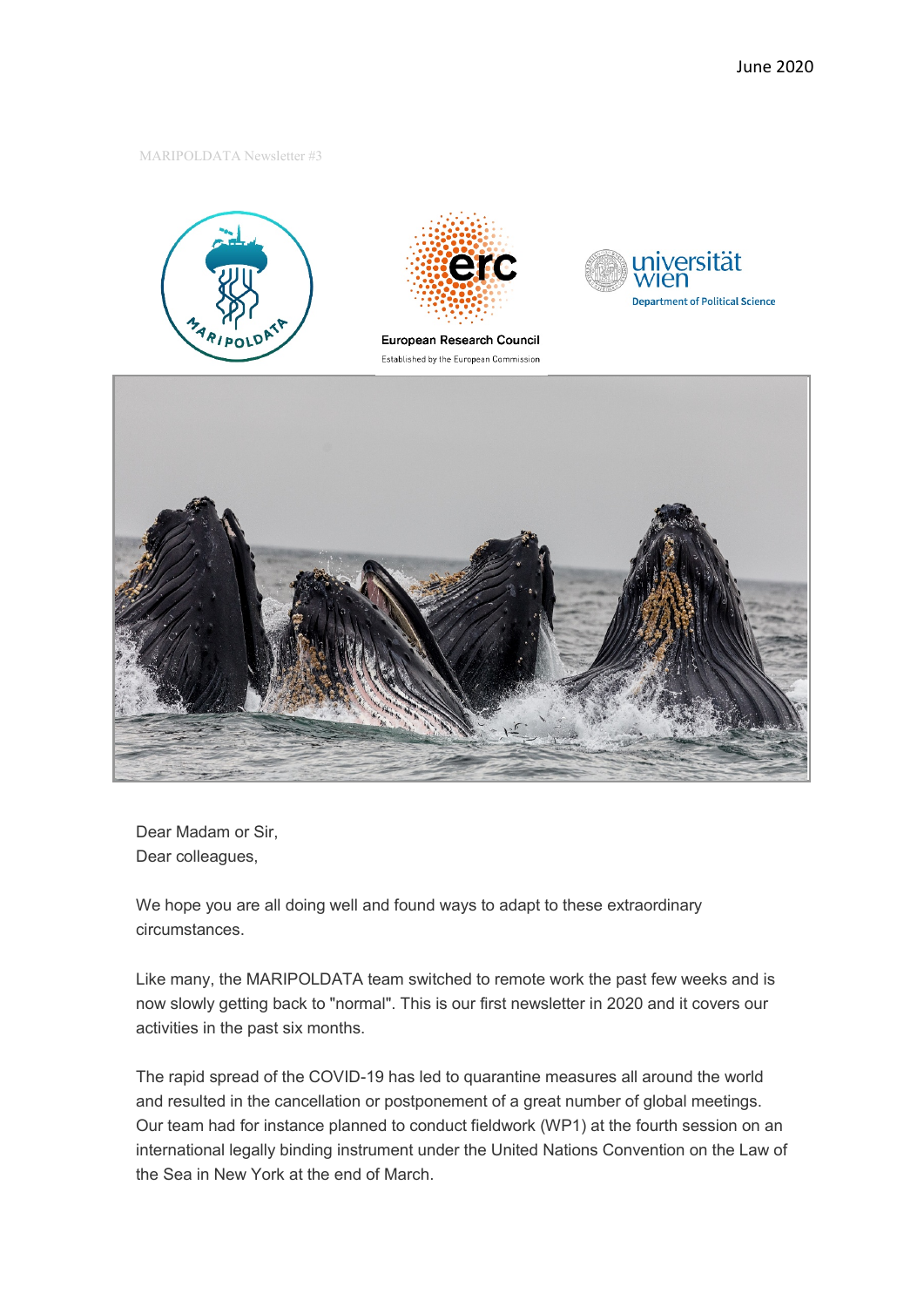Since conducting field research was impossible, our team developed a [survey](https://www.maripoldata.eu/research/#survey) to assess how the COVID-19 outbreak is affecting the various parties working on the BBNJ Treaty and how it is impacting on the work and activities carried out towards the conclusion of an agreement.

Furthermore we did the best to continue creating room for research exchanges and activities as well as producing rigorous research as you can see below.

Stay well and healthy.

Warm regards,

## **Alice (Vadrot) and Team**

# **Publications**

## **By Alice Vadrot**

[Vadrot, A.B.M. 2020. Multilateralism as a 'site' of struggle over environmental knowledge: the](https://www.tandfonline.com/doi/full/10.1080/19460171.2020.1768131)  [North-South divide. Critical Policy Studies.](https://www.tandfonline.com/doi/full/10.1080/19460171.2020.1768131)

### **Forthcoming:**

[Vadrot, A. 2020. Ocean Protection. In J.-F. Morin and A. Orsini. \(eds.\). Essential Concepts of](https://www.routledge.com/Essential-Concepts-of-Global-Environmental-Governance/Morin-Orsini/p/book/9780367418694)  [Global Environmental Governance. Abingdon: Routledge. Second edition](https://www.routledge.com/Essential-Concepts-of-Global-Environmental-Governance/Morin-Orsini/p/book/9780367418694).

# **In the Media**

**[Das Meer. Ort der Sehnsucht, Ort der Gesetzlosigkeit -](https://oe1.orf.at/player/20200602/600717) Ö1 Radiokolleg** *With Alice Vadrot* (02-04.06, in German)

**[Government Policies in Plastic Pollution -](https://www.youtube.com/watch?v=dJ3Ms4y9OBw) The Plastic Shift Podcast Series**  *With Ina Tessnow-von Wysocki* (25.05, in English)

**[Meeresschutz-auch während der Pandemie -](https://www.derstandard.at/story/2000116836168/meeresschutz-auch-waehrend-der-pandemie) DER STANDARD** *OEAW young academy blog by Alice Vadrot* (15.04, in German)

**[MARIPOLDATA : un projet de recherche sur les négociations internationales et le rôle](https://www.diplomatie.gouv.fr/fr/politique-etrangere-de-la-france/diplomatie-scientifique-et-universitaire/veille-scientifique-et-technologique/autriche/article/maripoldata-un-projet-de-recherche-sur-les-negociations-internationales-et-le)  [de la science pour la](https://www.diplomatie.gouv.fr/fr/politique-etrangere-de-la-france/diplomatie-scientifique-et-universitaire/veille-scientifique-et-technologique/autriche/article/maripoldata-un-projet-de-recherche-sur-les-negociations-internationales-et-le) biodiversité marine** *By the Science and Technology Department of the French Embassy in Austria* (17.03, in French)

**[Die Freiheit der Meere: Schutz der ökologischen und marinen Biodiversität -](https://oead.at/de/aktuelles/artikel/2020/01/die-freiheit-der-meere-schutz-der-oekologischen-und-marinen-biodiversitaet/) Ö1 ORF [Campus Broadcast "Welt im Ohr"](https://oead.at/de/aktuelles/artikel/2020/01/die-freiheit-der-meere-schutz-der-oekologischen-und-marinen-biodiversitaet/)** *With Alice Vadrot* (31.01, in German)

**[Marine Ökosysteme: Zwischen Schutz und Ausbeutung –](https://www.derstandard.at/story/2000112388788/marine-oekosysteme-zwischen-schutz-und-ausbeutung) DER STANDARD** *OEAW young academy blog by Alice Vadrot* (08.01, in German)

**[Der Ozean im Gespräch -](https://www.meinbezirk.at/innere-stadt/c-lokales/der-ozean-im-gespraech_a3851301#gallery=null) meinbezirk.at** *With Alice Vadrot* (07.01. in German)

**Events**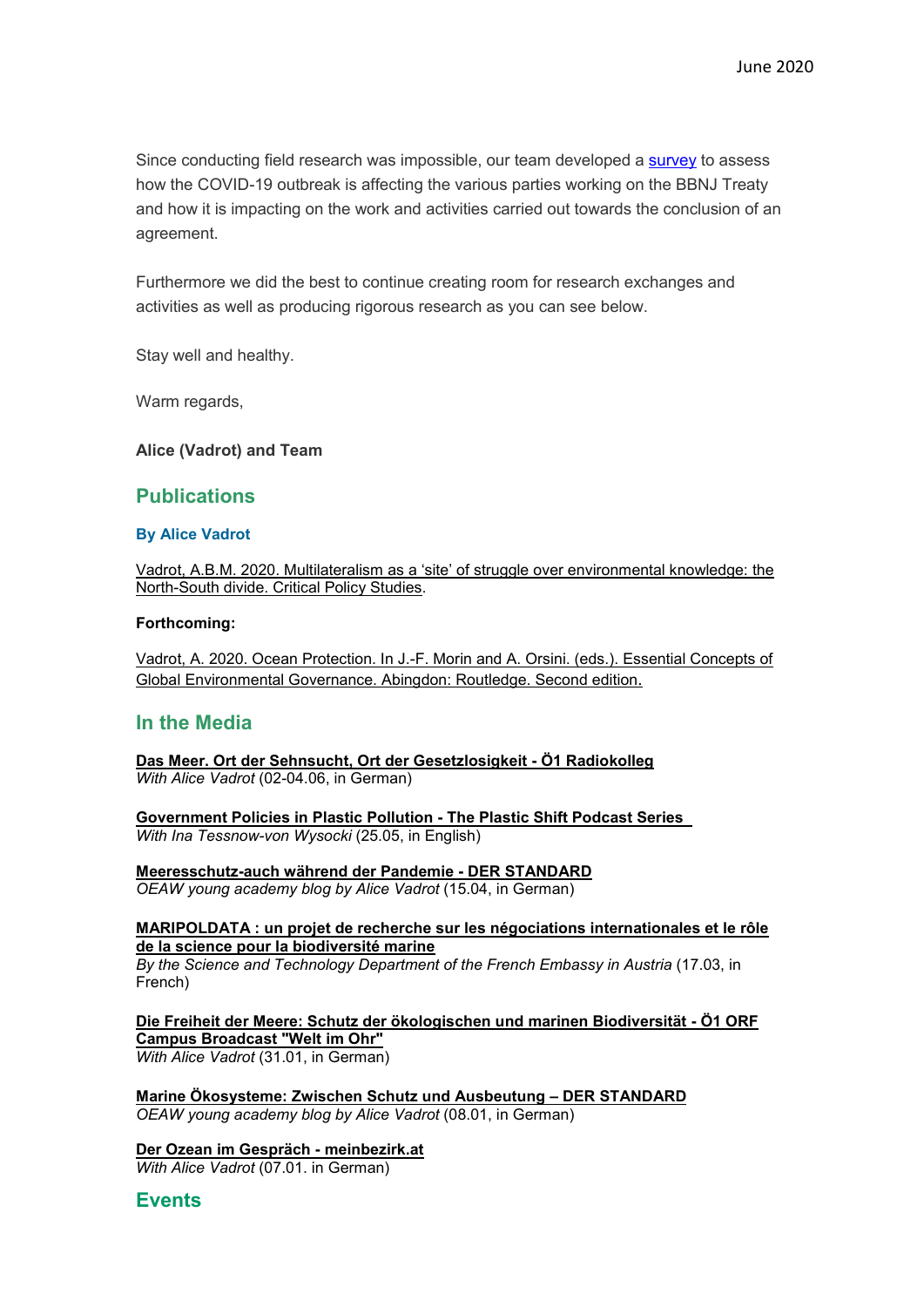## **Upcoming**

**[How to protect marine biodiversity? Marine protected areas in the High Seas](https://www.maripoldata.eu/newsevents/#readinggroup170620)** *Virtual MARIPOLDATA reading group* (17.06, online event)

#### **Past**

**[The shifting Context of Sustainability: Growth and the World Ocean Regime](https://www.maripoldata.eu/newsevents/#seminarseriepeterjacques)** *Talk by Peter Jacques* (12.03, recorded talk on demand via [email\)](mailto:maripoldata.erc@univie.ac.at)

**How Evaluation shapes Ocean Science – [A Multi-Scale Ethnography of Fluid Knowledge](https://www.maripoldata.eu/newsevents/#seminarseriesarahderijcke)** *Talk by Sarah de Rijcke* (23.01)

# **Blog Articles**

**[MARIPOLDATA and Peter Jacques: Sustainability and Growth in the Oceans](https://www.maripoldata.eu/maripoldata-and-peter-jacques-sustainability-and-growth-in-the-oceans/)** *by Silvia Ruiz* (02.06)

**[Negotiating a Plastic Free Sea -](https://www.themarinediaries.com/tmd-blog/negotiating-a-plastic-free-sea) The marine diaries website** *By Ina Tessnow-von Wysocki* (06.04)

**[MARIPOLDATA explores international scientific cooperation at](https://www.maripoldata.eu/maripoldata-explores-international-scientific-cooperation-at-the-all-atlantic-ocean-research-forum-on-the-importance-of-the-science-to-policy-interface/) the All Atlantic Ocean [Research Forum](https://www.maripoldata.eu/maripoldata-explores-international-scientific-cooperation-at-the-all-atlantic-ocean-research-forum-on-the-importance-of-the-science-to-policy-interface/)** *by Arne Langlet* (14.02)

## **Announcements**

**Does the Common Heritage Principle make any difference? The case of marine biodiversity in the digital age** *MARIPOLDATA Panel presentation at the Virtual [EASST/4S 2020 Meeting](https://www.4sonline.org/meeting) (18-21.08)*

**How do practitioners view our work? A transdisciplinary debate about the relevance of (studying) intergovernmental negotiations sites**

*Innovative Panel for the [2020 Virtual Forum on Earth System Governance ESG](https://www.earthsystemgovernance.org/2020VirtualForum/) (15-17.09)*

Visit [MARIPOLDATA](https://www.maripoldata.eu/) Website

*This project has received funding from the European Research Council (ERC) under the European Union´s Horizon 2020 research and innovation programme ( grant agreement No 804599 )*

#### **Contact**

**Department of Political Sciences** University of Vienna Wächtergasse 15th Floor, Top 504 1010 Vienna, Austria [maripoldata.erc@univie.ac.at](mailto:maripoldata.erc@univie.ac.at) +43-1-4277-49480